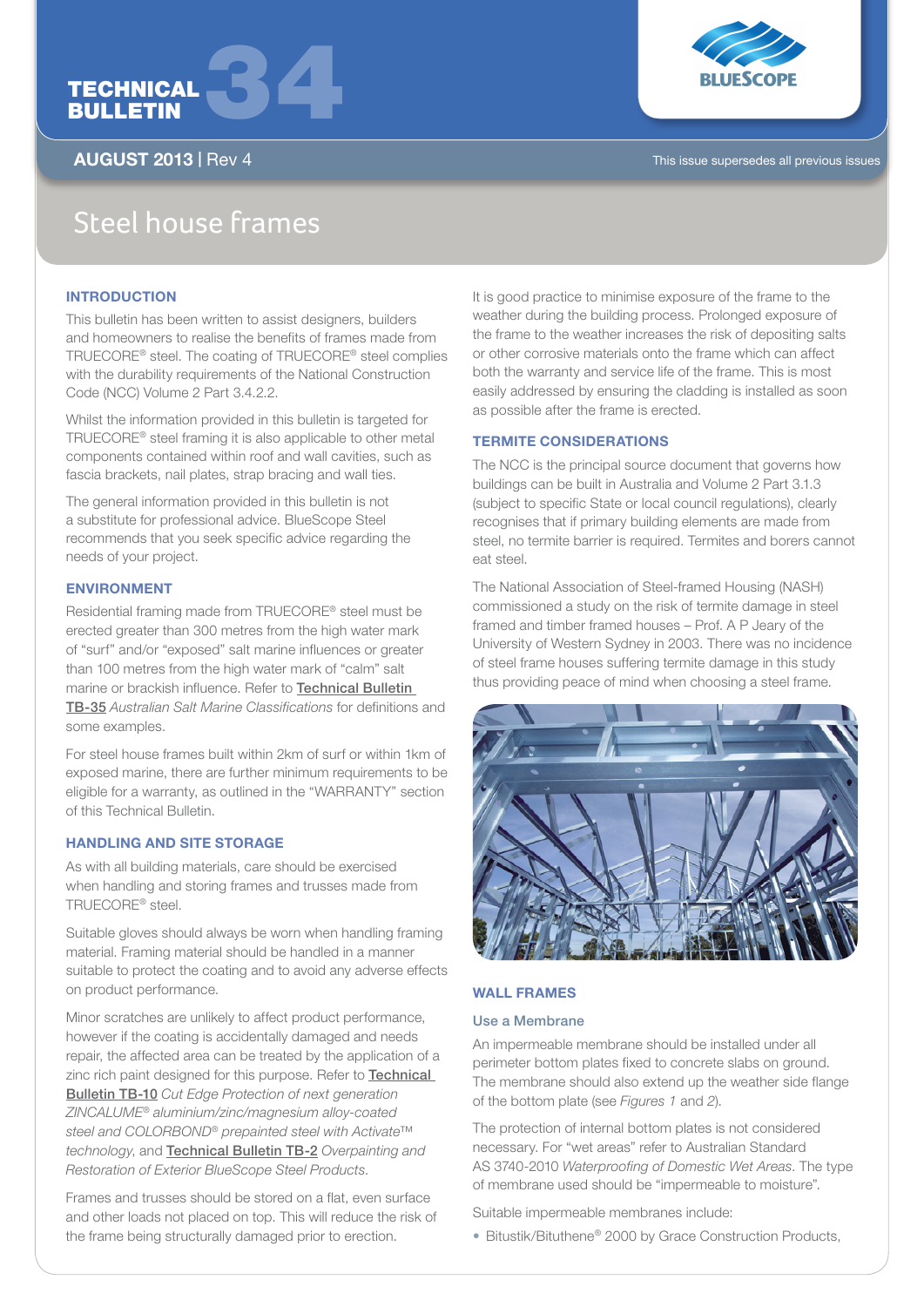#### *Figure 1: Deep Edge Rebates*



## *Figure 2: Shallow Edge Rebates*



**PROPOSED REBATE SYSTEM** Note: Beam reinforcement shall be designed to suit soil classification.

- Polyethylene and other compatible products mentioned in Australian/New Zealand Standard AS/NZS 2904:1995 *Damp-proof courses and flashings*
- Brushable Hydroseal from Tremco
- Kordon Termite Barrier (see manufacturer's specification for detail).

The protection of the weather side flange (see *Figure 1*) is necessary because this part of the frame is subject to moist air movement from the lower parts of the cavity as it tries to evaporate and move past the masonry damp-proof course.

## Wall Sarking

Wall sarking may be installed at the outer face of the framing. It has the potential to provide several benefits, including providing secondary weather protection from moisture and salt-laden air and allowing the house frame to be quickly wrapped

and protected from the external environment. Wall sarking also improves the performance of insulation minimising the downgrading impact of wind and has inherent insulation when it includes a reflective surface facing an air-gap. Wall sarking can also minimise the potential impact of mortar splash on brick ties and frame causing corrosion; see "INCOMPATIBLE MATERIALS" section of this Technical Bulletin.

## Wall Insulation

House framing made from TRUECORE® steel offers many advantages, including tight dimensional tolerances, which can assist in achieving good insulation. One example of how tight tolerances can help is by reducing air leakage between the frame and insulating materials when heating a home in a cool climate.

When insulating steel wall frames in cold climates or when building with cladding materials with low thermal resistance,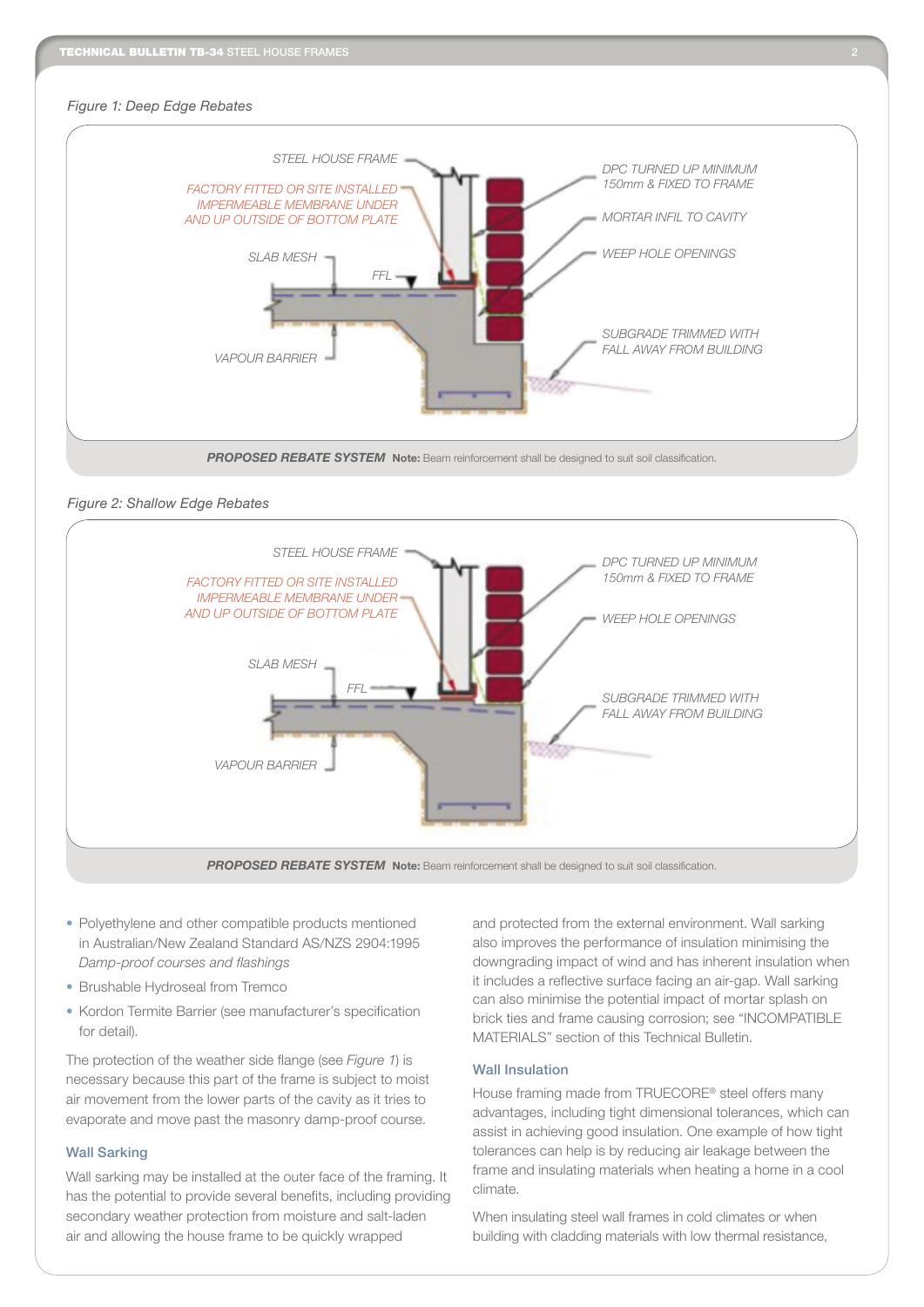such as metal, plastic or fibre-cement sheeting, then rigid board or sheathing-type insulation products are recommended. These products are not bridged by the frame so do not lose any of their insulating properties. If using bulk insulation with steel framing and lightweight cladding, the NCC requires the cladding to be battened out from the framing or for a thermal break to be used between the stud and the cladding, such as thin expanded polystyrene strips. This will ensure good thermal performance and condensation control around the framing.

#### Wall Ties

Sometimes a forgotten structural component, the choice of wall ties can be important to the structural performance of a building frame. Galvanized wall ties are suitable for use with steel framing in most situations, although more durable ties may be needed within 1km from breaking surf and heavy industrial areas; refer to Australian Standard AS 3700-2011: *Masonry Structures*.

Polymer wall ties are now available and should provide good performance with a steel building frame in all environments.

Stainless steel wall ties, if used, must be electrically isolated from the steel framing material to avoid the possibility of corrosion resulting from the use of incompatible dissimilar metals.





*Figure 4. Storm mould as standard detail for soffit lining*

## ROOF TRUSSES

Roof trusses should be enclosed within the building envelope to minimise the ingress of any salt-laden or moist air into the roof space, particularly for homes in close proximity to surf or exposed marine influences. In these environments, roof design should aim to tightly seal the roof so as to minimise uncontrolled ingress of air. Installation of roof sarking, reflective foil or insulation blanket and foil is beneficial to prevent excessive ingress of air into the roof space at ridge, valleys and gutter as well as providing other benefits. For better protection the roof sarking or reflective foil should extend over the fascia, ridges and hips and extend into valley gutters; noting that for blanket and foil the blanket must terminate prior to the gutters/ valley gutters to avoid wicking of moisture – refer to *Figure 3*. An alternative approach to blocking ingress into the roof space in these regions may also be achieved through the use of profile closure strips made of a durable material such as EPDM or similar compatible material. Any gaps between the wall and fascia or eaves should be sealed, such as by using appropriate storm mouldings or durable profile closure strips – refer to *Figure 4* (NCC Vol. 2 Fig 3.5.3.3).

Where roof space ventilators or vents are used they should be placed at locations where corrosive aerosol influence is minimized, e.g. leeward side of prevailing marine influences. High roof space ventilation in marine or industrial environments should also be avoided, which is in line with explanatory information of the NCC Vol.2 Clause 3.12.1.2(b)\*.

Avoid areas of exposed but unwashed framing material (see Corrosion Technical Bulletin CTB-8 *Building Applications*).

\* The explanatory information of NCC provides caution around the ingress of air to the building cavity from high ventilation, 'Compliance with the ventilation provisions in 3.12.1.2(b)(ii) may result in the ingress of wind driven rain, fine dust, corrosive aerosols, or stimulate the growth of mould or fungus in the roof enclosure. Consideration should therefore be given to the surrounding environmental features, including exposure to marine or industrial environments, prior to adopting this as an alternative to the roof insulation provisions in 3.12.1.2(b)(i).'

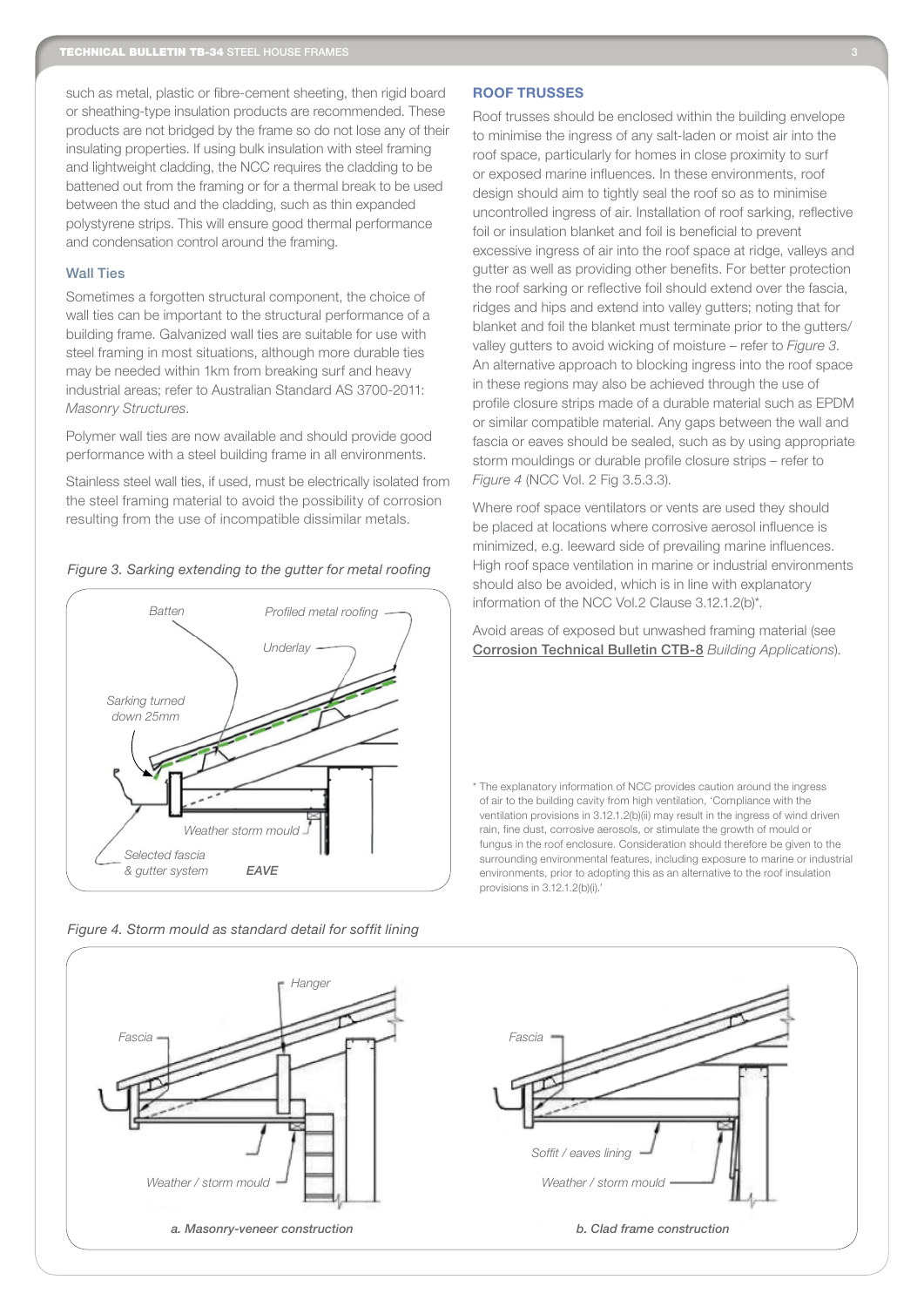Table 1: This table recommends methods of separating the frame from the external environment over the life of the building, with level of isolation depending on the corrosive nature of the site. In marine zones, a greater level of isolation from the external environment is required to prevent salt laden air from contacting the TRUECORE® steel frame. In non-marine zones, where the external environment is benign (and there are no other significant corrosive external influences), the additional isolation measures outlined in *Table 1* are not required to satisfy the conditions of the warranty.

| <b>MARINE ZONE</b>                                                                                                                                                                                                                                                                                                                                                                                                                                                                                                                                                                                                                                                                                                                                                                                                                                                                                                                                                                                                                                                                                                                                                                                                         |                                                                                                                                                                                                                                                                                                                                                                                                                                                                                                                                                                                                                                                                                                    |
|----------------------------------------------------------------------------------------------------------------------------------------------------------------------------------------------------------------------------------------------------------------------------------------------------------------------------------------------------------------------------------------------------------------------------------------------------------------------------------------------------------------------------------------------------------------------------------------------------------------------------------------------------------------------------------------------------------------------------------------------------------------------------------------------------------------------------------------------------------------------------------------------------------------------------------------------------------------------------------------------------------------------------------------------------------------------------------------------------------------------------------------------------------------------------------------------------------------------------|----------------------------------------------------------------------------------------------------------------------------------------------------------------------------------------------------------------------------------------------------------------------------------------------------------------------------------------------------------------------------------------------------------------------------------------------------------------------------------------------------------------------------------------------------------------------------------------------------------------------------------------------------------------------------------------------------|
| <2KM FROM SURF OR <1KM FROM EXPOSED MARINE**                                                                                                                                                                                                                                                                                                                                                                                                                                                                                                                                                                                                                                                                                                                                                                                                                                                                                                                                                                                                                                                                                                                                                                               | <1KM FROM SURF**                                                                                                                                                                                                                                                                                                                                                                                                                                                                                                                                                                                                                                                                                   |
| <b>ALL ROOF TYPES</b>                                                                                                                                                                                                                                                                                                                                                                                                                                                                                                                                                                                                                                                                                                                                                                                                                                                                                                                                                                                                                                                                                                                                                                                                      |                                                                                                                                                                                                                                                                                                                                                                                                                                                                                                                                                                                                                                                                                                    |
| - The gap at the top of the wall between the fascia, bargeboard and soffit linings, is<br>adequately sealed such as by using appropriate storm mouldings.<br>AND<br>- The building has lined eaves                                                                                                                                                                                                                                                                                                                                                                                                                                                                                                                                                                                                                                                                                                                                                                                                                                                                                                                                                                                                                         | As per marine zone <2km, plus:<br>- Wall sarking is installed at the outer face of the frame, in accordance with<br>Australian Standard AS 4200.2-1994 - Pliable building membranes and underlays<br>- Installation requirements, as soon as practicable after the frame is erected, or for<br>brick veneer walls, inclusion of mesh on windward side of surf marine influence at<br>vents, weep holes and gaps.<br><b>AND</b><br>Where roof space ventilators or vents are used:<br>- They are not placed on the windward side of surf marine influence, and<br>- They reduce aerosol ingress by including filter mesh <2mm hole size, eg. sand fly<br>mesh; or creating a convoluted inlet path. |
| <b>METAL ROOFS</b>                                                                                                                                                                                                                                                                                                                                                                                                                                                                                                                                                                                                                                                                                                                                                                                                                                                                                                                                                                                                                                                                                                                                                                                                         |                                                                                                                                                                                                                                                                                                                                                                                                                                                                                                                                                                                                                                                                                                    |
| - A pliable membrane is installed beneath the roof, such as reflective foil laminate or<br>similar, in accordance with AS4200.2-1994. In addition, the membrane extends<br>over the fascia by at least 25mm and is turned down over the fascia or into the<br>gutters, extends and is turned down into the valley gutters, extends over ridges<br>and extends to barge ends (see Figure 3);<br>0 <sub>R</sub><br>- A blanket and foil is installed immediately beneath the roof. The foil extends over<br>the fascia by at least 25mm and is turned down over fascia or into the gutters,<br>extends and is turned down into the valley gutters, extends over ridges and extends<br>to barge ends.<br>To avoid wicking of moisture: the blanket must be cut back to terminate prior to<br>the gutters/valley gutters or alternatively a single course of membrane (eg reflective<br>foil laminate or similar) may be separately installed along the gutter/valley gutter<br>perimeter prior to installing the blanket and foil.<br>0 <sub>R</sub><br>- Closure of entry points is achieved via durable profile closure strips (or other<br>equivalent performing solution) at fascia, ridge, hip or valley as appropriate. | As per marine zone <2km                                                                                                                                                                                                                                                                                                                                                                                                                                                                                                                                                                                                                                                                            |
| <b>TILED ROOFS</b>                                                                                                                                                                                                                                                                                                                                                                                                                                                                                                                                                                                                                                                                                                                                                                                                                                                                                                                                                                                                                                                                                                                                                                                                         |                                                                                                                                                                                                                                                                                                                                                                                                                                                                                                                                                                                                                                                                                                    |
| Sarking is installed beneath the roof in accordance with AS4200.2-1994.                                                                                                                                                                                                                                                                                                                                                                                                                                                                                                                                                                                                                                                                                                                                                                                                                                                                                                                                                                                                                                                                                                                                                    | As per marine zone <2km                                                                                                                                                                                                                                                                                                                                                                                                                                                                                                                                                                                                                                                                            |

\*\* Refer Technical Bulletin TB-35 *Australian Salt Marine Classifications* for definitions and some examples.

## **EARTH THE FRAME**

For safety reasons, your house frame made from TRUECORE® steel must be earthed in accordance with the NCC Clause 3.4.2.2, Australian Standard AS 3000:2007 *Wiring Rules*, and any other state, local or electricity requirements or regulations.

#### **INCOMPATIBLE MATERIALS**

Materials considered incompatible in direct contact with framing components made from TRUECORE® steel include:

- Copper
- • Lead
- • Brass
- Stainless steel
- Treated timber, green timber and other timber capable of retaining moisture.

#### NOTE:

Frames made from TRUECORE® steel should be isolated from contact with treated, green or moist timber unless specific written advice has been obtained from BlueScope Steel.

• Washers containing significant amounts of carbon black eg. Neoprene.

In general, mortar splashes don't pose corrosion problems if kept dry. However, if the mortar forms a continuous bridge between the brick veneer wall or slab and the TRUECORE® steel frame, it may lead to corrosion of the steel frame via moisture "wicking".

Incompatible components should be isolated from frames or trusses.

# PHONE / RADIO RECEPTION

A steel frame should not affect your telephone, wireless computer network, radio, mobile phone or television reception.

#### **NOISE**

A study published by CSIRO (G A King, Dr. M Ridge and G S Walker – in Building Materials and Equipment, Vol. 17 No.1) has concluded that steel framed houses are no "noisier" than houses with other types of frames. Whether a steel frame is mechanically jointed or welded, movement caused by changes in temperature should not cause significant noise in a properly constructed and insulated home.